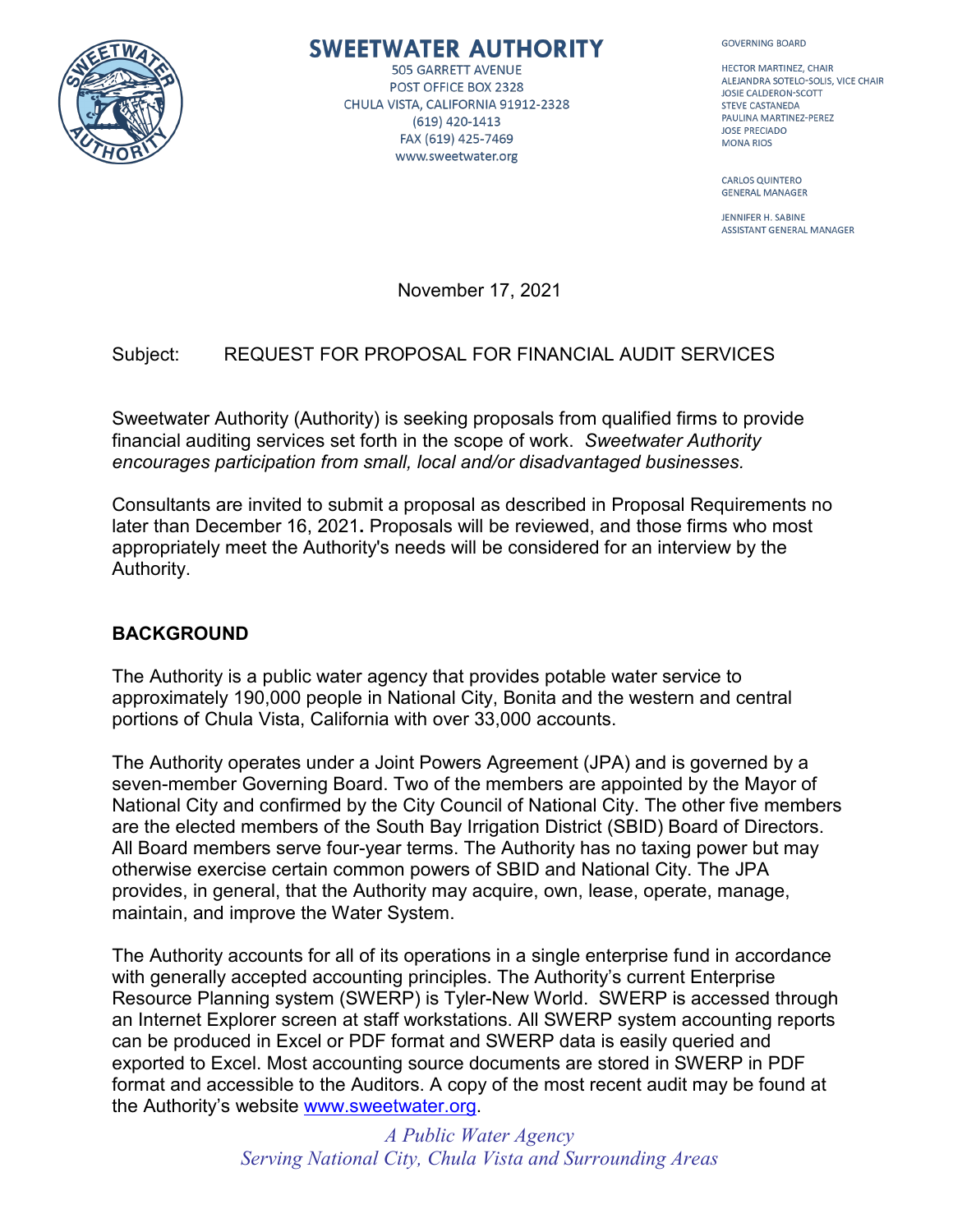# **SCOPE OF SERVICES**

- A. The Authority is requesting proposals from qualified firms of certified public accountants to audit its financial statements. These audits are to be performed in accordance with all applicable and generally accepted auditing standards with a focus on standards set forth for financial audits in the General Accounting Office's (GAO) Government Auditing Standards, U.S. Office of Management and Budget (OMB) Circular A-133, Audits of State, Local Governments and Non-Profit Organizations and State of California Controller's Minimum Audit Requirements for California Special Districts.
- B. The Authority desires the Auditor to express an opinion on the fair presentation of its financial statements in conformity with generally accepted accounting principles. The Auditor shall also be responsible for performing certain limited procedures involving preparation of supplementary information required by the Governmental Accounting Standards Board and mandated by generally accepted auditing standards.
- C. The auditor should also be familiar with and prepared to advise the Authority on how best to implement both current and proposed GASB statements.
- D. The Auditor shall not be responsible for preparation of the Annual Reports of Financial Transactions transmitted to the State Controller for each year. This report will be prepared by the Authority's staff.
- E. The Auditor shall communicate in a letter to the Board any reportable conditions found during the audit. A reportable condition shall be defined as a significant deficiency in the design or operation of the internal control structure, which could adversely affect the organization's ability to record, process, summarize and report financial data consistent with the assertions of management in the financial statements. Reportable conditions that are also material weaknesses shall be identified as such in the report. Non-reportable conditions discovered by the Auditors shall also be reported in a separate letter to the General Manager.

Auditors shall be required to make an immediate, written report of all irregularities and illegal acts of which they become aware to the Board of Directors and General Manager.

F. The Authority anticipates and expects the major fieldwork to begin within the first three weeks of August of each year. This does not include preliminary fieldwork which may occur prior to the end of the fiscal year ending on June 30th of each year. The Auditor will typically provide a draft copy of the audit report and management letter by the end of September and a final report in sufficient time to be included in the Board Agenda for final acceptance at an Authority Board meeting in October.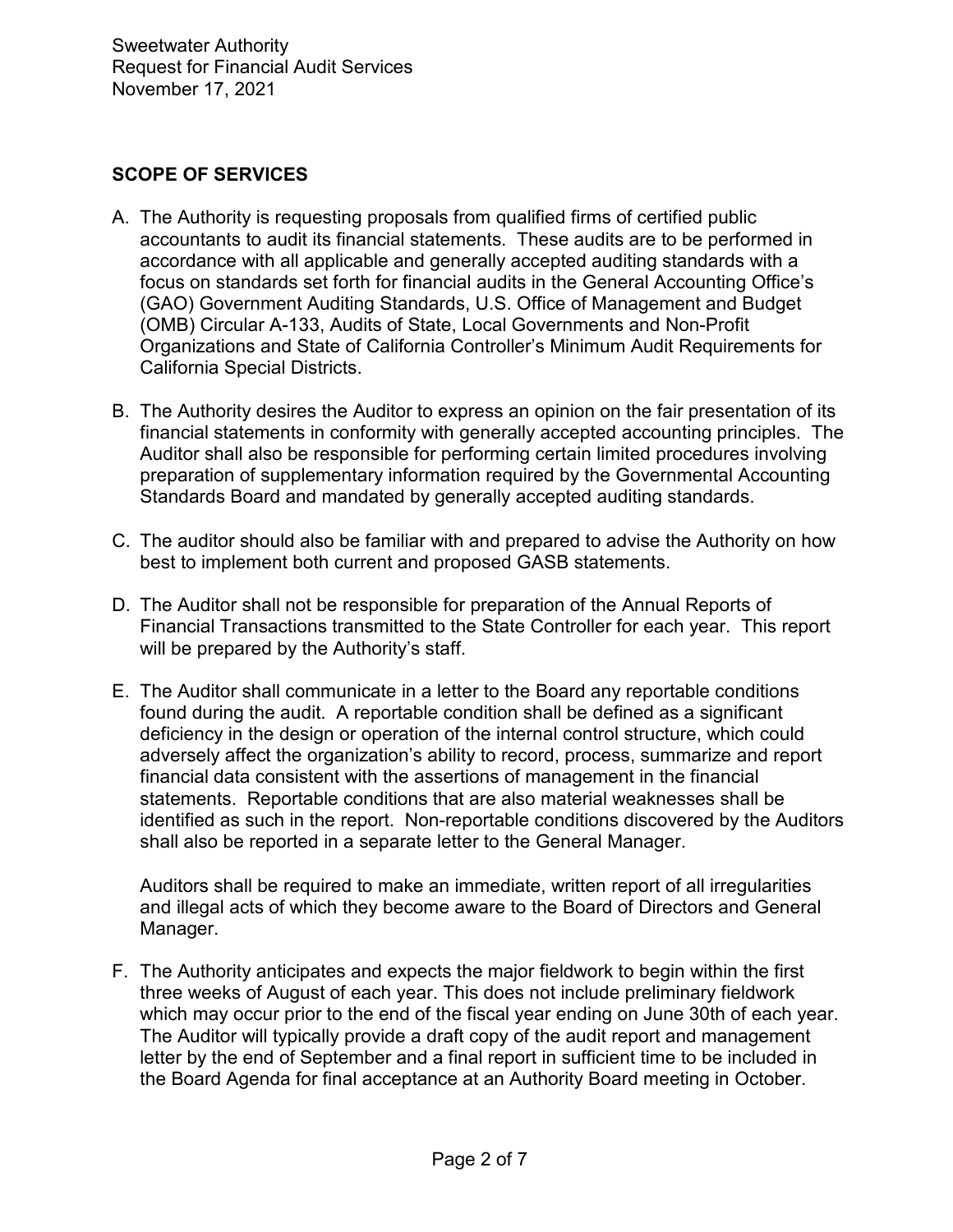Prior to the end of each fiscal year under audit, the Authority anticipates a meeting with the selected Auditor to discuss specific areas of audit interest, required schedules, and necessary confirmations from outside agencies. The Authority may provide copies of schedules prepared for the FY 2020-21 Audit and come to agreement with the Auditor on the format of schedules required for this audit engagement.

The Authority's Staff will be available to assist in the audit and will prepare any necessary schedules, provide access to documents (invoices, checks, Board Minutes, etc.), prepare all confirmations and be available to answer questions as necessary.

- G. Report preparation and printing of Financial Statements is the responsibility of the Auditor with a review of the Financial Statements by Authority staff. It is expected that the audit firm will deliver a PDF copy.
- H. A representative of the audit firm is expected to attend the Finance and Administration Committee meeting and Board meeting selected for presentation of the audit to the Board and answer any questions the Board may have. A representative may be requested to attend a meeting with the General Manager earlier in September if clarification of the audit findings is necessary.
- I. All working documents and reports must be retained, at the Auditors expense, for a minimum of five (5) years, unless the firm is notified in writing by the Authority of the need to extend the retention period. The Auditor will be required to make working documents available upon request by Sweetwater Authority; parties designated by State or Federal Government; Auditors of entities from which Sweetwater is a recipient of grant funding; and parties designated by the Federal or State Governments or Sweetwater Authority as part of an audit quality review process.

In addition, the Auditors shall respond to the reasonable inquiries of successor Auditors and allow successor Auditors to review working papers relating to matters of continuing accounting significance.

# **TERM OF AGREEMENT**

The Authority is requesting a five-year agreement to audit financial statements for the fiscal years ending June 30, 2022, 2023, 2024, 2025 and 2026. A Single Audit is not expected for any year of the agreement.

# **PROPOSAL REQUIREMENTS**

The proposal submitted by potential consultants shall be concise, well organized and demonstrate the responder's experience applicable to the requirements of this Request for Proposal (RFP). A proposal submitted in response to this RFP shall be in the following order and shall include: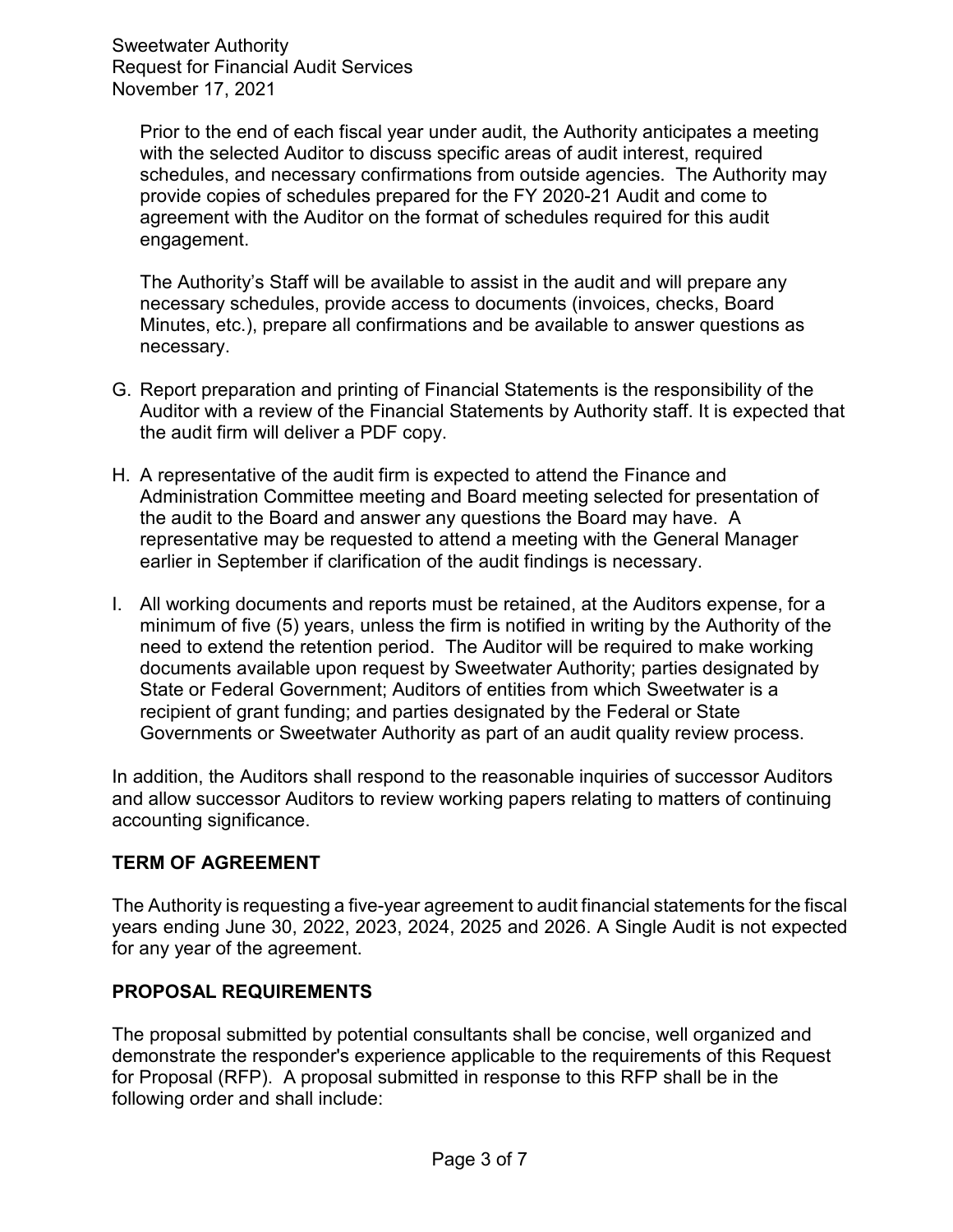- 1. **Cover Letter** A signature by a principal or officer having the authority to negotiate and contractually bind and extend the terms of the written proposal. Please provide the following information regarding the Consultant:
	- a) Legal name and address of the Consultant.
	- b) Legal form of the Consultant (partnership, corporation, joint venture, etc.). If joint venture, identify the members of the joint venture and provide all information required within this section for each member.
	- c) If the Consultant is a wholly owned subsidiary of a "parent company."
	- d) The name(s), address(es) of office(s), telephone number(s) and email address(es) and other relevant contact information of the person(s) assigned to work on the project.
	- e) The name of the person identified by the Consultant as the project manager.
- 2. **Executive Summary** A description of the understanding, approach, and methodology proposed to meet the Scope of Work. Describe project challenges and the approach to address those challenges. Discuss lines of communication. Address the Scope of Work as presented, but include other approaches, exceptions, additions, or considerations that are considered warranted. The project approach should demonstrate a thorough understanding of the issues that may be anticipated in this project.
- 3. **Experience** Provide a brief description of the firm's history, size, and organization. Describe the experience of the firm and the individuals assigned with projects of a similar nature to the Authority's and any specific experience developing and modifying capacity fees. The project manager to the project shall not be reassigned without prior written approval from the Authority. Describe proposed local presence for interfacing with the Authority's project manager and staff. Furnish resumes of key personnel (in an appendix, not counted in the page limit). Provide a minimum of three examples of similar projects successfully completed that demonstrate the required experience to perform the work requested. Projects currently being performed may be submitted for consideration.
- 4. **Qualifications** Provide the qualifications of the project manager and staff assigned to perform the work. If using sub-consultants, provide the company profile and define the responsibilities and services to be performed by the subconsultants. An affirmative statement that the firm and all assigned key professional staff are properly licensed in the State of California is required.
- 5. **Project Organization, Approach and Timeline** Provide a work plan, including major activities and schedule for the project, deliverables and milestone dates. Provide a project schedule that considers completing the fiscal year audits and producing a final report by the end of September.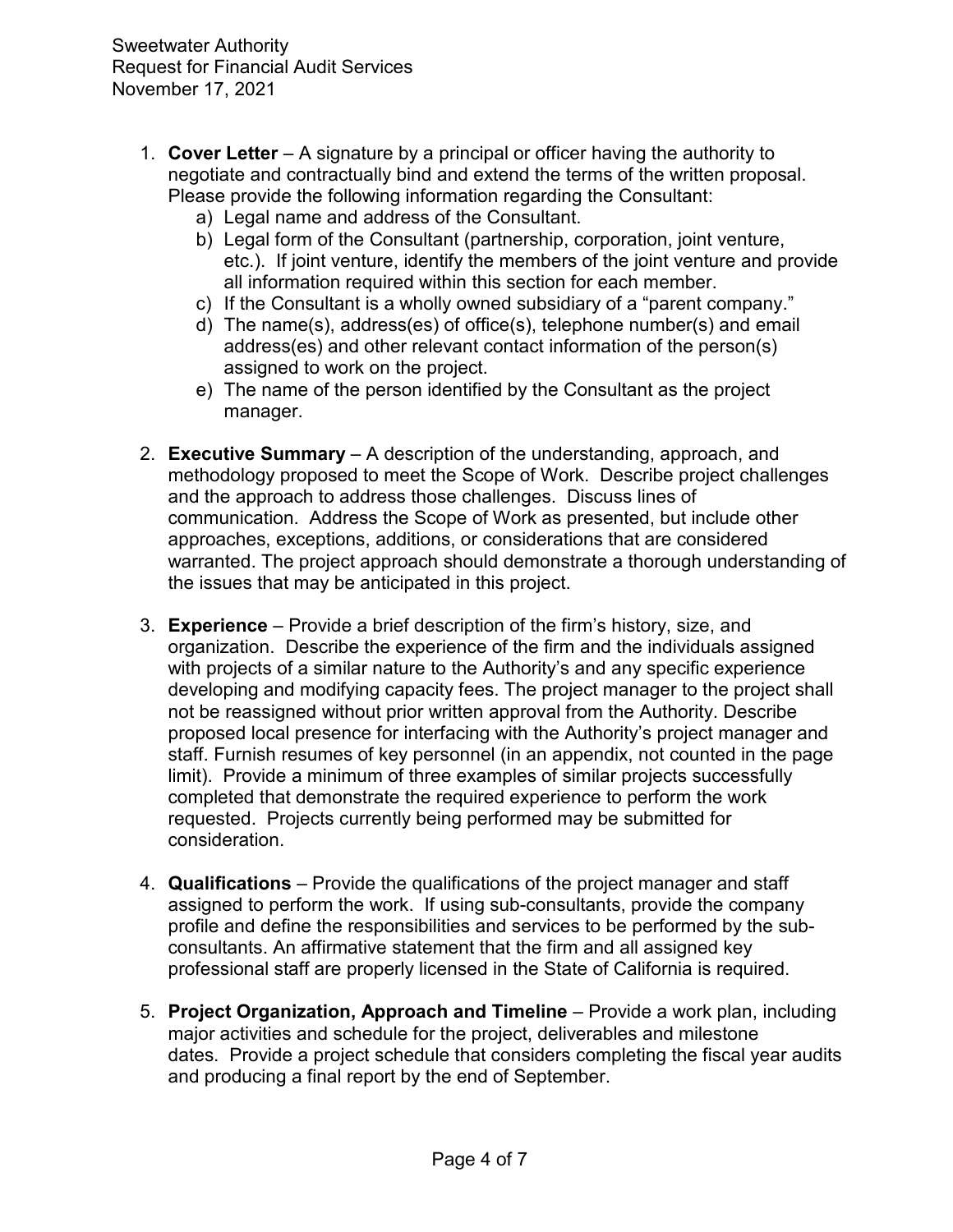> Describe the approach for each of the tasks outlined in the scope of work, including data requirements and interaction with Authority staff. Include the primary point of contact, person responsible for overall corporate commitment, and project manager. Describe the responsibilities of the individuals who will be working on the project and extent of involvement with the project.

- 6. **References**  Include three references from agencies with similar projects referenced above under experience. Each reference must include:
	- a) Client name and contact information
	- b) Project description
	- c) Role of key project team members
- 7. **Cost Proposal** Provide a lump sum fee proposal broken out by fiscal year for performing the work described in the Request for Proposal for each of the fiscal years ending June 30, 2022, 2023, 2024, 2025 and 2026. The fee shall be inclusive of all costs, including meals, travel, and lodging. Payment by the Authority shall be made on a monthly basis within thirty (30) days after receipt of the Auditor's billing statement. The fee presented will be the basis for final scope and fee negotiations.

Include a schedule, similar to the attached Cost Proposal Matrix, outlining the rates for each partner, specialist, supervisor and staff level participant and anticipated hours for each. The cost of any special services shall be disclosed as separate components of the total all-inclusive maximum price. The schedules should list all professional fees and expenses and should support the total allinclusive maximum price for each year.

If it should become necessary for the Authority to request the Auditor to render any additional services to either supplement the services requested in this RFP or to perform additional work as a result of the specific recommendations included in any report issued on this engagement, then such additional work shall be performed only if set forth in an addendum to the contract between the Authority and the Firm. Any such additional work agreed to between the Authority and the firm shall be performed at the same rates set forth in the schedule of fees and expenses included with the proposal.

- 8. **Exceptions to RFP** The proposing consultant shall certify that it takes no exception(s) to this RFP including but not limited to the attached Authority's standard Agreement for Services. If the proposing consultant does take exception(s) to any portion of this RFP and/or Agreement for Services, the specific exception(s) shall be identified and explained in the proposal.
- 9. **Addenda** The proposing consultant shall confirm in its proposal the receipt of all addenda issued to this RFP. The proposing consultant is not required to include copies of the actual addenda in its proposal.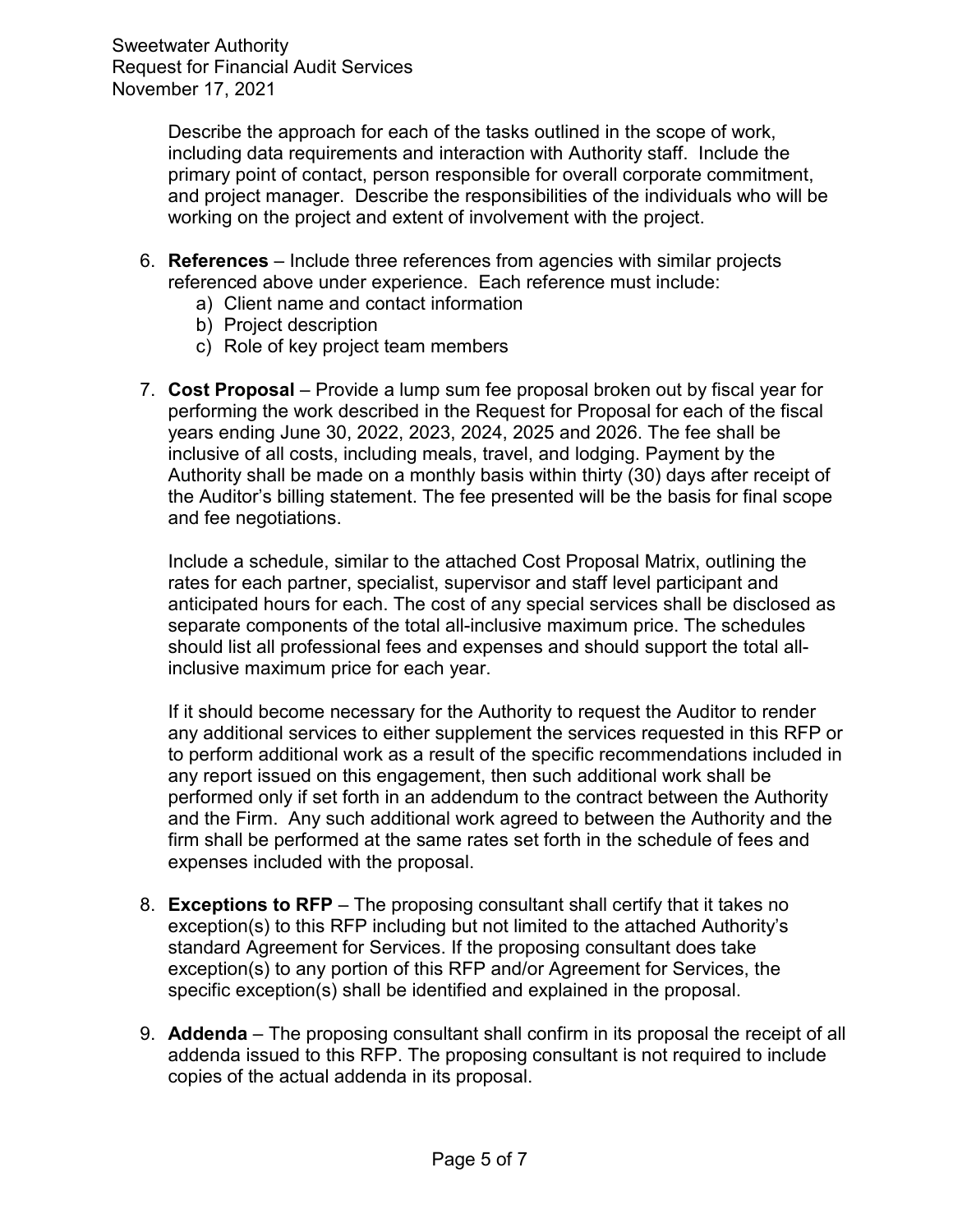# **PROPOSAL SUBMISSION**

Provide one electronic copy of the proposal in PDF format.

Proposals must be delivered electronically, via the Authority's secure file transfer system NO LATER THAN 3:00 p.m. PST on December 16, 2021. Please note the following:

- The secure file transfer system will REQUIRE proposers to set up an account by providing a valid email address. This email address must be validated by the system before it will allow response document to be uploaded.
- The secure file transfer system must be accessed using an up to date internet browser. Examples include but not limited to: Chrome, Safari, Internet Explorer 11 or later, Firefox.
- The email address used to register for the system to submit the response will receive a confirmation email when the file is first accessed by Authority staff.
- Response should be uploaded in advance of the response deadline. The time stamp on the file received by the system will be used to determine whether the response was submitted on time.
- File Format: The response must be in pdf format, and include scanned copies of all pages with required signatures present.
- File Transfer system web page address: <https://sendit.sweetwater.org/filedrop/Audit2022>

# **ADDITIONAL INFORMATION**

Interested parties may submit written questions regarding this RFP to Karim Galeana at [kgaleana@sweetwater.org.](mailto:kgaleana@sweetwater.org) Questions must be received no later than 3:00 p.m. PST on December 9, 2021. The Authority's responses to any questions will be shared with all other proposers via e-mail. The Authority may request additional information or clarification from any or all proposers after initial evaluation.

# **SELECTION PROCESS**

Proposals will be evaluated based upon, but not limited to, related experience of the respondents, knowledge of the Authority, professional qualifications of individuals to be assigned to the project, fees, and overall proposal content. Proposals will be reviewed by the Authority. The evaluation criteria that will be used by the Authority are as follows: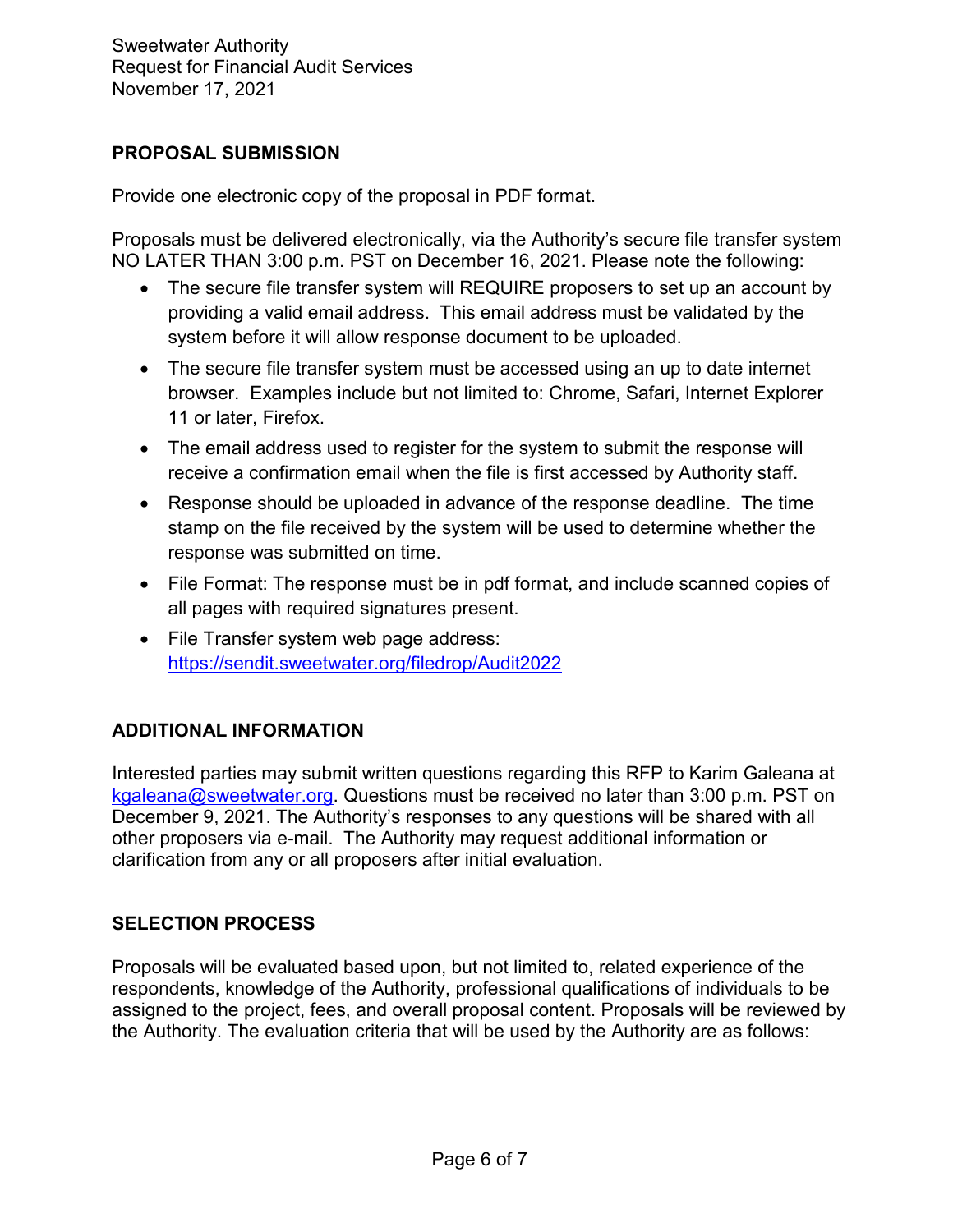| Category                                                            | <b>Maximum Points</b> |  |  |  |
|---------------------------------------------------------------------|-----------------------|--|--|--|
| Professional Qualifications of Firm                                 | 20                    |  |  |  |
| Experience on Similar Projects of Personnel Assigned by<br>Proposer | 30                    |  |  |  |
| Timeline/Proposed Approach                                          | 30                    |  |  |  |
| <b>Overall Fee Proposal</b>                                         | 20                    |  |  |  |

The Consultant shall be prepared to present its proposal to the Authority's Finance and Administration Committee comprised of three Governing Board members. The need for an interview will not be determined until after the proposals are received; however, proposers will be notified in advance if such interview will be conducted.

The Authority reserves the right to reject any and all proposals and to waive informalities and minor irregularities in any proposal reviewed. Further, the Authority may reject any proposals which do not conform to the instructions herewith. Additionally, the Authority reserves the right to negotiate all final terms and conditions of any agreement entered into. Nothing in the RFP shall be deemed to commit the Authority to engage any consultant. Please direct questions to Karim Galeana at (619) 409-6712 or [kgaleana@sweetwater.org.](mailto:kgaleana@sweetwater.org)

Sincerely, Rich Stevenson Director of Finance

Attachments: Cost Proposal Matrix Sweetwater Authority's Professional Services Contract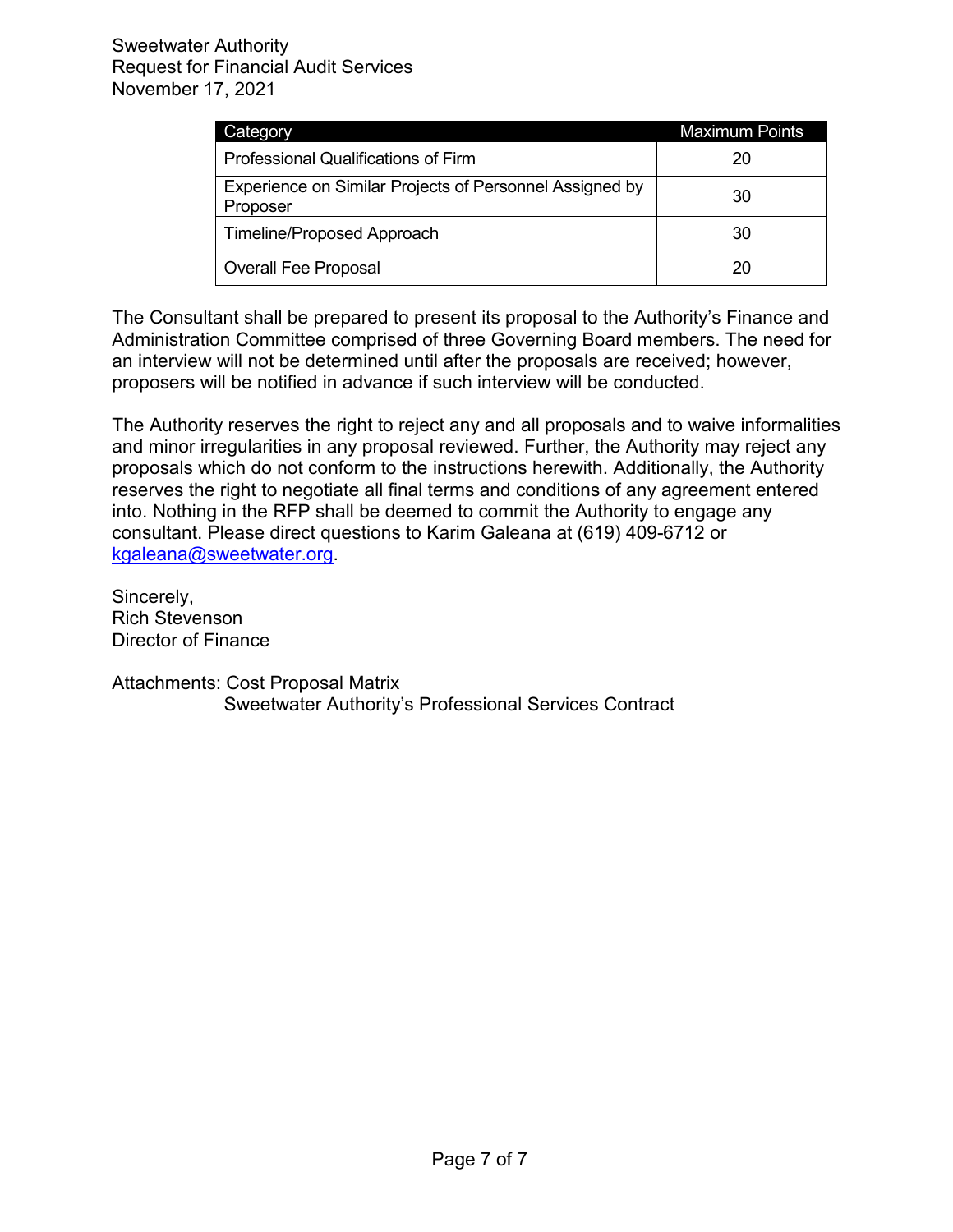# **NOTE: EXAMPLE ONLY**

# **Cost Proposal Matrix**

|                    | FY 2021-22 |       | FY 2022-23 |      |            | FY 2023-24 |            |       | FY 2024-25 |      |       | FY 2025-26 |      |       |      |
|--------------------|------------|-------|------------|------|------------|------------|------------|-------|------------|------|-------|------------|------|-------|------|
| Positions          | Rate       | Hours | Cost       | Rate | Hours      | Cost       | Rate       | Hours | Cost       | Rate | Hours | Cost       | Rate | Hours | Cost |
| Partner            |            |       |            |      |            |            |            |       |            |      |       |            |      |       |      |
| Specialist         |            |       |            |      |            |            |            |       |            |      |       |            |      |       |      |
| Supervisor         |            |       |            |      |            |            |            |       |            |      |       |            |      |       |      |
| Staff              |            |       |            |      |            |            |            |       |            |      |       |            |      |       |      |
| Other              |            |       |            |      |            |            |            |       |            |      |       |            |      |       |      |
| Expenses<br>(list) |            |       |            |      |            |            |            |       |            |      |       |            |      |       |      |
| Total              | FY 2021-22 |       | FY 2022-23 |      | FY 2023-24 |            | FY 2024-25 |       | FY 2025-26 |      |       |            |      |       |      |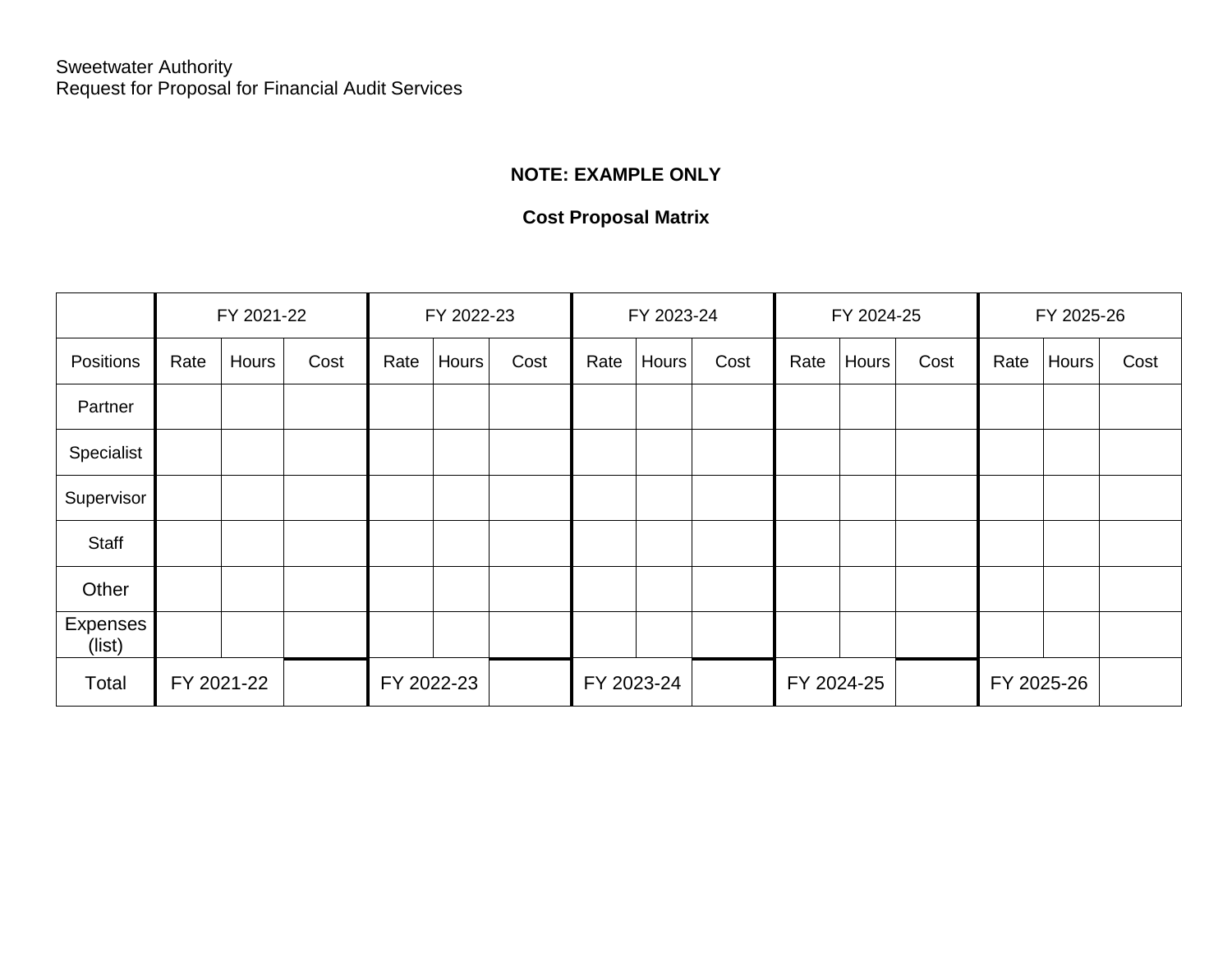This Agreement is made and entered into this day of  $\sim$  20 by and between SWEETWATER AUTHORITY (hereinafter referred to as the "Authority"), a joint powers agency operating under the Irrigation District Law, Water Code § 20500 et seq., and **[\*\*CLICK & TYPE CONSULTANT NAME\*\*]** (hereinafter referred to as "Consultant").

## **RECITALS**

- A. The Authority is a public agency of the State of California and is in need of professional services for the following project: **[\*\*CLICK & TYPE PROJECT NAME\*\*]** (hereinafter referred to as "the Project").
- B. Consultant is duly licensed and has the necessary qualifications to provide such services.
- C. The parties desire by this Agreement to establish the terms for the Authority to retain Consultant to provide the services described herein.

#### AGREEMENT

NOW, THEREFORE, IT IS AGREED AS FOLLOWS:

1. Services

1.1 Consultant shall provide the Authority with the services described in the Scope of Services attached hereto as Exhibit "A" and by this reference incorporated herein ("Services"). Consultant warrants that it will perform the Services as set forth herein in a competent, professional and satisfactory manner.

1.2 At any time during the term of this Agreement, the Authority may request changes in the Scope of Services, and any such change shall be processed by the Authority in the following manner: a letter outlining the changes shall be forwarded to the Authority by Consultant with a statement of estimated changes in fee or time schedule. An amendment to the Agreement shall be prepared by the Authority and executed by both parties before performance of such services or the Authority will not be required to pay for the changes in the scope of work. Such amendment shall not render ineffective or invalidate unaffected portions of this Agreement.

2. Compensation

2.1 Subject to paragraph 2.2 below, the Authority shall pay for such Services in accordance with the Schedule of Charges set forth in Exhibit "B" and by this reference incorporated herein.

2.2 Unless otherwise provide herein, Consultant will perform services on a time and material basis. In no event shall the total amount paid for services rendered by Consultant pursuant to Exhibit "A" exceed the sum of \$**[\*\*CLICK & TYPE AMOUNT\*\*]** . Periodic payments shall be made within thirty (30) days of receipt of an undisputed statement for services rendered. Payments to Consultant for work performed will be made on a monthly billing basis.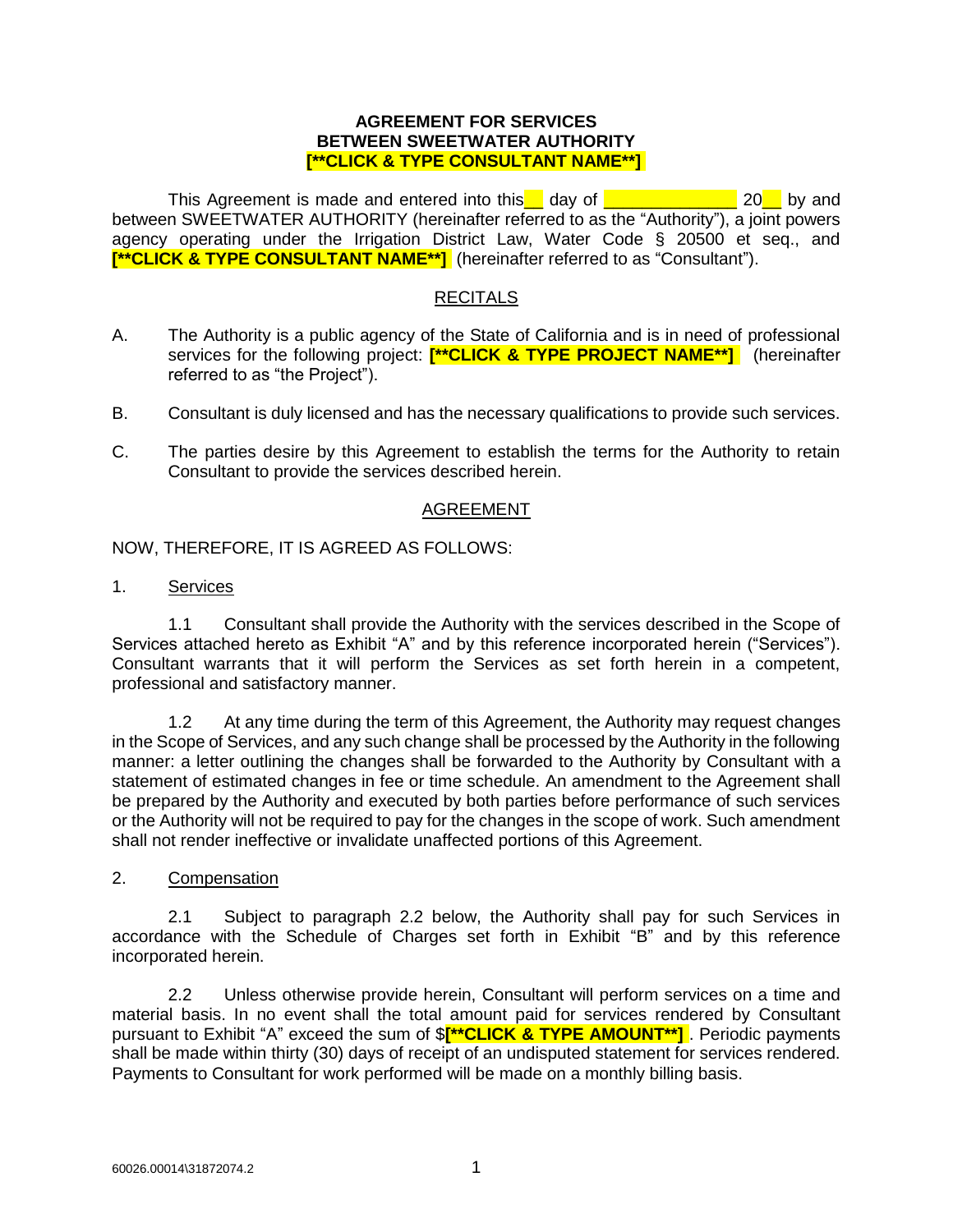2.3 Payment shall not constitute acceptance of any work completed by Consultant.

### 3. Time of Performance

3.1 Consultant shall perform its services hereunder in a prompt and timely manner, in accordance with the Activity Schedule shown in Exhibit "C," and shall commence performance upon receipt of the written Notice to Proceed from the Authority. The Notice to Proceed shall set forth the date of commencement of work. Consultant shall confer as requested with Authority representatives to review progress of work elements, adherence to work schedule, coordination of work, scheduling of review and resolution of problems which may develop.

3.2 Neither the Authority nor Consultant shall be considered in default of this Agreement for delays in performance caused by circumstances beyond the reasonable control of the non-performing party. For purposes of this Agreement, such circumstances include, but are not limited to, abnormal weather conditions, floods, earthquakes, fire, epidemics, war, riots, and other civil disturbances; strikes, lockouts, work slowdowns, and other labor disturbances, sabotage, or judicial restraint.

3.3 Should such circumstances occur, the non-performing party shall, within a reasonable time of being prevented from performing, give written notice to the other party describing the circumstances preventing continued performance and the efforts being made to resume performance of this Agreement.

## 4. California Labor Code Requirements

4.1 Consultant is aware of the requirements of California Labor Code Sections 1720 et seq and 1770 et seq., which require the payment of prevailing wage rates and the performance of other requirements on certain "public works" and "maintenance" projects. If the services are being performed as part of an applicable "public works" or "maintenance" project, as defined by the Prevailing Wage Laws, and if the total compensation is \$1,000 or more, Consultant agrees to fully comply with such Prevailing Wage Laws, if applicable. Consultant shall defend, indemnify and hold the Authority, its elected officials, officers, employees and agents free and harmless from any claims, liabilities, costs, penalties or interest arising out of any failure or alleged failure to comply with the Prevailing Wage Laws. It shall be mandatory upon Consultant and all subconsultants to comply with all California Labor Code provisions, which include but are not limited to prevailing wages, employment of apprentices, hours of labor and debarment of contractors and subcontractors.

4.2 If the services are being performed as part of an applicable "public works" or "maintenance" project, in addition to the foregoing, then pursuant to Labor Code sections 1725.5 and 1771.1, Consultant and all subconsultants must be registered with the Department of Industrial Relations ("DIR"). Consultant shall maintain registration for the duration of the Project and require the same of any subconsultants. This Project may also be subject to compliance monitoring and enforcement by the DIR. It shall be Consultant's sole responsibility to comply with all applicable registration and labor compliance requirements, including the submission of payroll records directly to the DIR.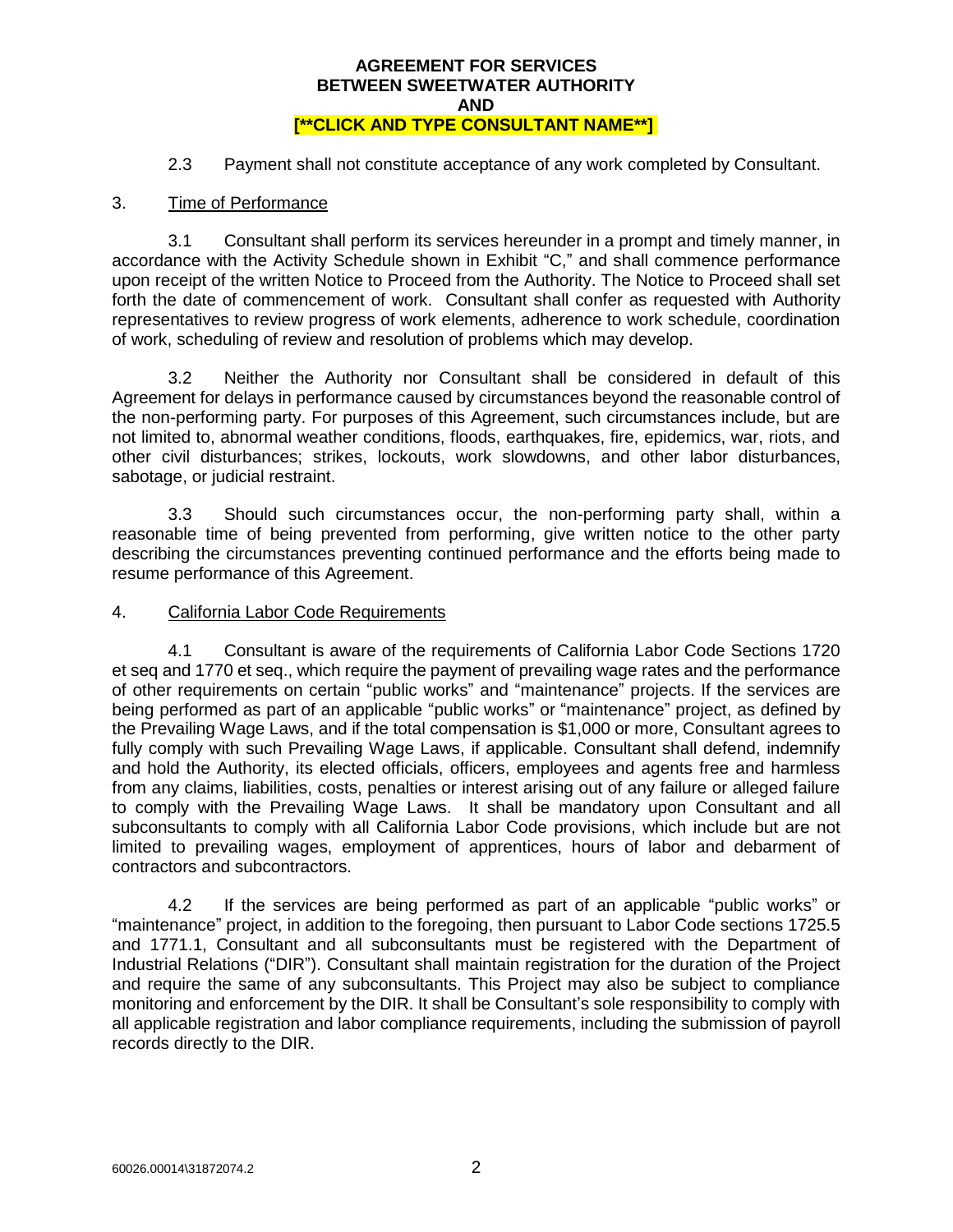### 5. Standard of Care

Consultant's services will be performed in accordance with generally accepted professional practices and principles and in a manner consistent with the level of care and skill ordinarily exercised by members of the profession currently practicing under similar conditions.

### 6. Insurance

### **[\*\*SWA RISK MANAGER TO REVIEW INSURANCE LIMITS PROJECT BY PROJECT BASIS\*\*] [\*\*ESPECIALLY THE REQUIREMENT THROUGHOUT TO MAINTAIN THE INSURANCE FOR "24 months following the effective date of the project completion"\*\*]**

6.1 Minimum Insurance Requirements: Consultant shall procure and maintain for the duration of the contract and for a minimum of twenty-four (24) months following the date of the Project completion and acceptance by the Authority, insurance against claims for injuries or death to persons or damages to property which may arise from or in connection with the performance of the work hereunder and the results of that work by the Consultant, his agents, representatives, employees or sub-contractors.

6.2 Coverage: Coverage shall be at least as broad as the following:

6.2.1 Commercial General Liability (CGL): Insurance Services Office (ISO) Commercial General Liability Coverage (Occurrence Form CG 00 01) including products and completed operations, property damage, bodily injury, personal and advertising injury with limit of at least two million dollars (\$2,000,000) per occurrence or the full per occurrence limits of the policies available, whichever is greater. If a general aggregate limit applies, either the general aggregate limit shall apply separately to this project/location (coverage as broad as the ISO CG 25 03, or ISO CG 25 04 endorsement provided to the Authority) or the general aggregate limit shall be at least twice the required occurrence limit or **Four million dollars (\$4,000,000)**.

(a) **Required Provisions:** The General Liability policy must contain, or be endorsed to contain, the following provisions:

(i) **Additional Insured Status:** Authority, its directors, officers, employees, and authorized volunteers are to be given insured status (at least as broad as ISO Form CG 20 10 10 01), with respect to liability arising out of work or operations performed by or on behalf of the Consultant including materials, parts, or equipment furnished in connection with such work or operations.

(ii) **Primary Coverage:** For any claims related to this project, the Consultant's insurance coverage shall be primary at least as broad as ISO CG 20 01 04 13 as respects to the Authority, its directors, officers, employees and authorized volunteers. Any insurance or self-insurance maintained by the Authority its directors, officers, employees and authorized volunteers shall be excess of the Consultant's insurance and shall not contribute with it.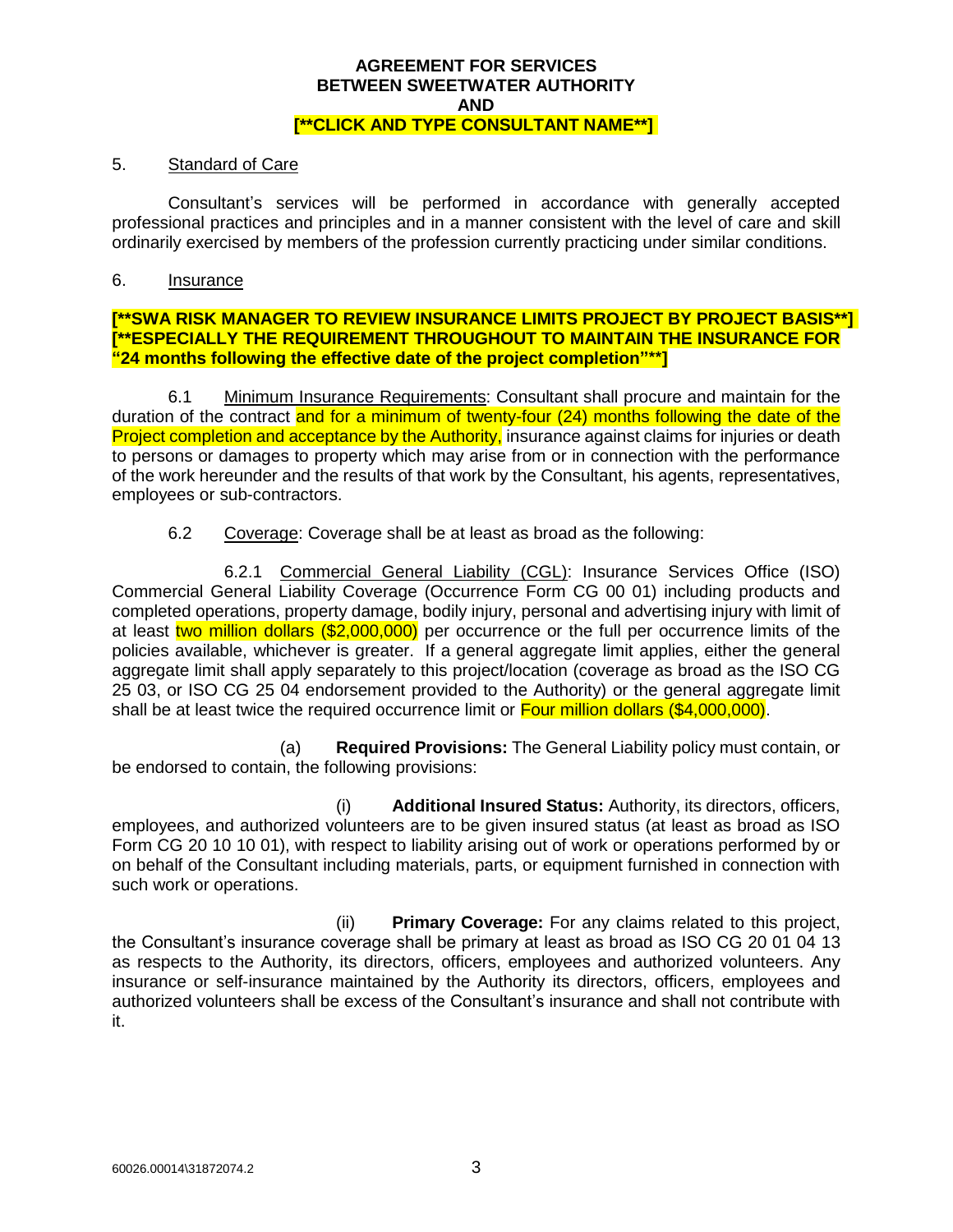6.2.2 **"[\*\*SWA RISK MANAGER TO DETERMINE IF NEEDED \*\*]"** Automobile Liability - Insurance Services Office (ISO) Business Auto Coverage (Form CA 00 01), covering Symbol 1 (any auto) or if Consultant has no owned autos, Symbol 8 (hired) and 9 (non-owned) with limit of one million dollars (\$1,000,000) for bodily injury and property damage each accident.

6.2.3 Workers' Compensation Insurance - As required by the State of California, with Statutory Limits, and Employer's Liability Insurance with limit of no less than \$1,000,000 per accident for bodily injury or disease. By his/her signature hereunder, Consultant certifies that he/she is aware of the provisions of Section 3700 of the California Labor Code which require every employer to be insured against liability for workers' compensation or to undertake selfinsurance in accordance with the provisions of that code, and he/she will comply with such provisions before commencing the performance of the work of this agreement.

(a) **Waiver of Subrogation:** The Workers' Compensation Policy shall be endorsed with a waiver of subrogation in the favor of the Authority for all work performed by Consultant, its employees, agents and sub-consultants. The Insurer(s) agree to waive all rights of subrogation against the Authority, its elected or appointed officers, officials, agents, authorized volunteers and employees for losses paid under the terms of the policy which arise from work performed by the Consultant; but this provision applies regardless of whether or not the Authority has received a Waiver of Subrogation from the insurer.

## 6.2.4 Professional

**"[\*\*SWA RISK MANAGER TO DETERMINE IF NEEDED \*\*]"** Liability - (Also known as Errors & Omission) Insurance appropriate to the Consultant profession, with limits no less than \$1,000,000 per occurrence or claim, and \$2,000,000 policy aggregate.

## (a) **If Claims Made Policies:**

(i) The Retroactive Date must be shown and must be before the date of the contract or the beginning of contract work.

(ii) Insurance must be maintained and evidence of insurance must be provided **for at least five (5) years after completion of the contract of work.**

(iii) If coverage is canceled or non-renewed, and not **replaced with another claims-made policy form with a Retroactive Dat**e prior to the contract effective date, the Consultant must purchase "extended reporting" coverage for a minimum of **five (5)** years after completion of contract work.

6.2.5 **"[\*\*FOR TECHNOLOGY VENDOR-PROVIDERS \*\*]"** Cyber Liability Insurance (Technology Professional Liability – Errors and Omissions) - limits not less than \$2,000,000 per occurrence or claim, and \$2,000,000 aggregate or the full per occurrence limits of the policies available, whichever is greater. Coverage shall be sufficiently broad to respond to the duties and obligations as is undertaken by Consultant in this Agreement and shall include, but not be limited to, claims involving infringement of intellectual property, including but not limited to infringement of copyright, trademark, trade dress, invasion of privacy violations, information theft, damage to or destruction of electronic information, release of private information, alteration of electronic information, extortion and network security. The policy shall provide coverage for breach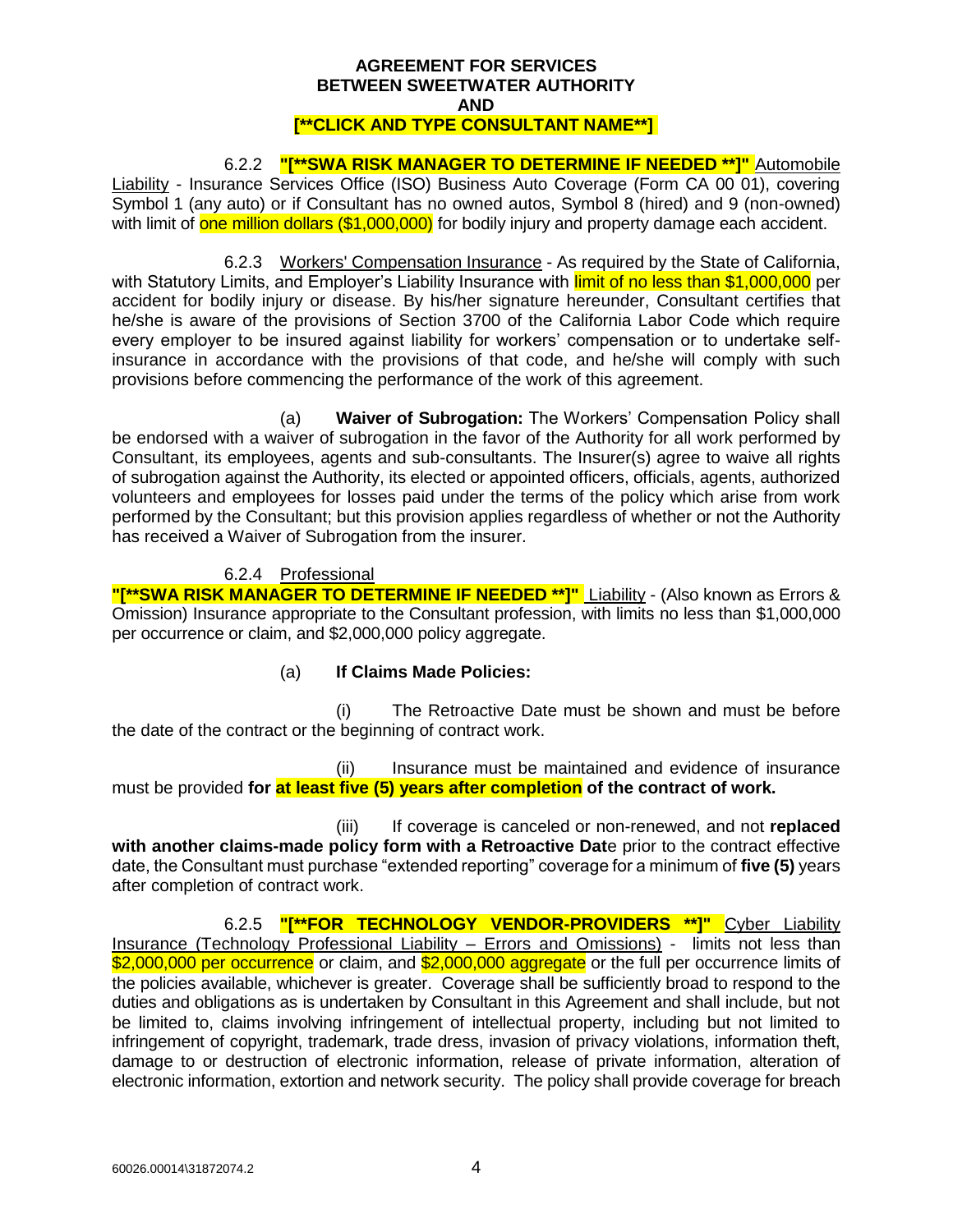response costs as well as regulatory fines and penalties as well as credit monitoring expenses with limits sufficient to respond to these obligations.

### 6.3 Other Required Provisions

6.3.1 If the Consultant maintains broader coverage and/or higher limits than the minimums shown above, the Authority requires and shall be entitled to the broader coverage and/or higher limits maintained by the Consultant. Any available insurance proceeds in excess of the specified minimum limits of insurance and coverage shall be available to the Authority.

6.3.2 Policy limits shall not be less than the minimum limits described above. The limits of insurance required by this Agreement may be satisfied by a combination of primary, and umbrella or excess insurance. Each umbrella or excess policy shall follow the same provisions as the primary policy.

6.3.3 Any failure to comply with reporting or other provisions of the policies including breaches of warranties shall not affect coverage provided to the Authority its Board and each member of the Board, its officers, employees, agents, and the Authority's designated volunteers.

6.3.4 Consultant's insurance shall apply separately to each insured against whom claim is made or suit is brought, except with respect to the limits of the insurer's liability.

6.3.5 Each insurance policy required above shall provide that coverage shall not be canceled, except with notice to the Authority.

6.4 Deductibles and Self-Insured Retentions - Insurance deductibles or self-insured retentions must be declared to and approved by the Authority. The Authority may require the Consultant to provide proof of ability to pay losses and related investigations, claim administration, and defense expenses within the retention.

6.4.1 At the election of the Authority, Consultant shall either 1) reduce or eliminate such deductibles or self-insured retentions, or 2) procure a bond which guarantees payment of losses and related investigations, claims administration, and defense costs and expenses.

6.4.2 Policies containing any self-insured retention (SIR) provision shall provide or be endorsed to provide, that the self-insured retention may be satisfied by either the named insured or Authority.

6.5 Acceptability of Insurers - Any insurance carrier providing insurance coverage required by the Contract Documents shall be admitted to and authorized to do business in the State of California and maintain an agent for process within the state, unless waived, in writing, by the Authority Risk Manager. Carrier(s) shall have an A.M. Best rating of not less than an A: VII or better, or as otherwise approved by the Authority Risk Manager.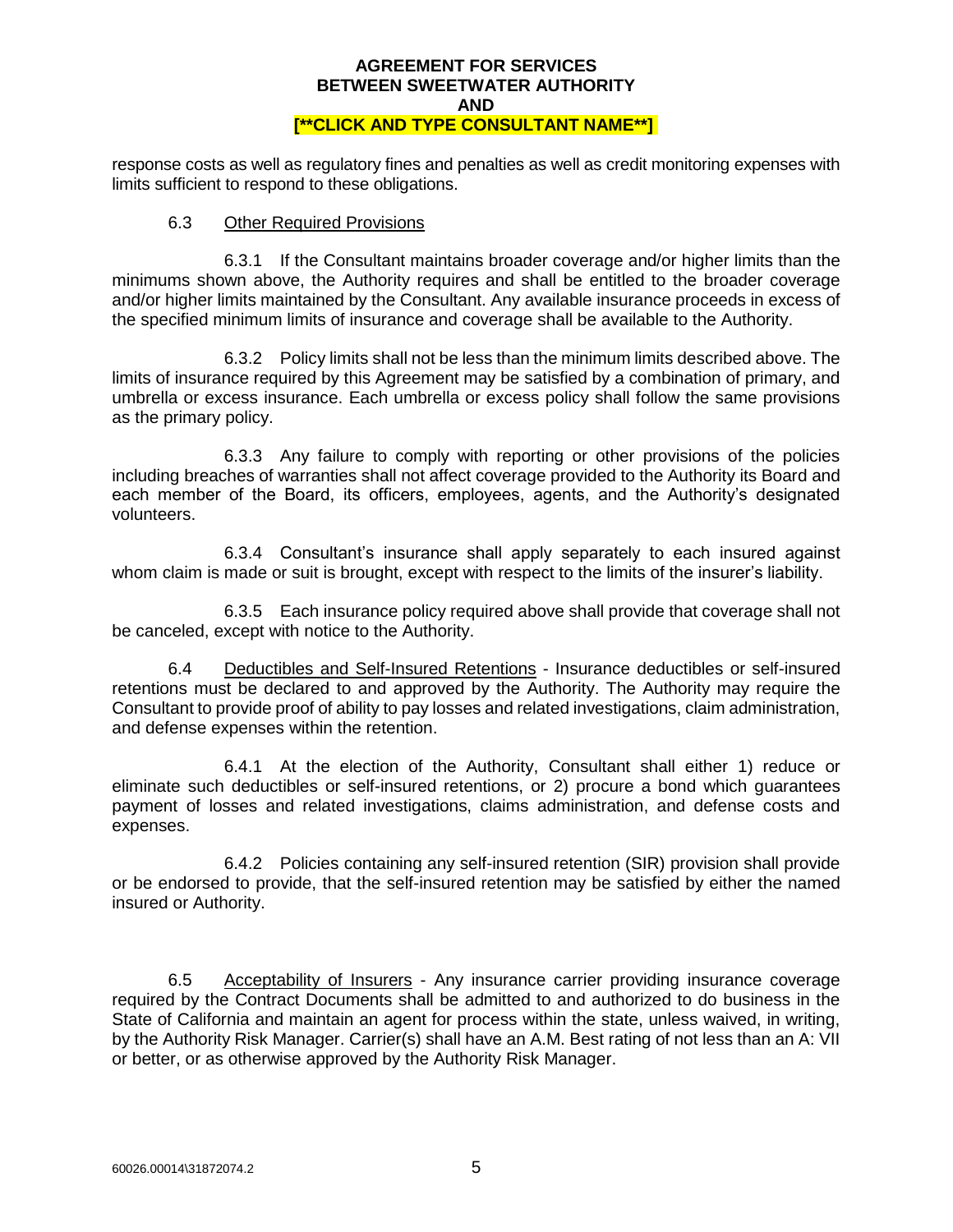6.6 Verification of Coverage - Consultant shall furnish the Authority with certificates (Acord Form 25 or equivalent) and amendatory endorsements, declarations page(s) listing all policy endorsements or copies of the applicable policy language effecting coverage required by this Agreement. Blanket endorsements are accepted with language that states "as required by contract". All certificates and endorsements are to be received and approved by the Authority before work commences.

6.6.1 Such evidence shall include the following:

(a) Additional insured endorsements with primary & non-contributory wording for each policy providing General Liability coverage

(b) Workers' Compensation waiver of subrogation

6.6.2 All of the insurance shall be provided on policy forms and through companies satisfactory to the Authority. However, failure to obtain the required documents prior to the work beginning shall not waive the Consultant's obligation to provide them. The Authority reserves the right to obtain complete, certified copies of all required insurance policies, at any time.

6.7 Continuation of Coverage - Consultant shall, upon demand of the Authority deliver evidence of coverage showing continuation of coverage for not less than 24 months for all policies, and not less than (5) years for claims made policies, following the termination or completion of this Agreement. Consultant further waives all rights of subrogation under this agreement. When any of the required coverages expire during the term of this agreement, Consultant shall deliver the renewal certificate(s) including the general liability additional insured endorsement and evidence of waiver of rights of subrogation against the Authority to the Authority at least ten (10) days prior to the expiration date. Failure to continually satisfy the Insurance requirements is a material breach of contract.

6.8 Sub-Consultants - In the event that Consultant employs other consultants (subconsultants) as part of the work covered by this agreement, it shall be Consultant's responsibility to require, verify and confirm that each sub-consultant meets the minimum insurance requirements specified above. Consultant shall, upon demand of the Authority, deliver to the Authority copies such policy or policies of insurance and the receipts for payment of premiums thereon.

6.9 The Authority reserves the right to modify these insurance requirements, including limits, based on the nature of the risk, prior experience, insurer, coverage or other circumstances.

7. Indemnification

7.1 To the fullest extent permitted by law, Consultant shall defend (with counsel of the Authority's choosing), indemnify and hold the Authority, its officials, officers, employees, volunteers, and agents free and harmless from any and all claims, demands, causes of action, costs, expenses, liability, loss, damage or injury of any kind, in law or equity, to property or persons, including wrongful death, in any manner arising out of, pertaining to, or incident to any acts, errors or omissions, or willful misconduct of Consultant, its officials, officers, employees, subcontractors, consultants or agents in connection with the performance of Consultant's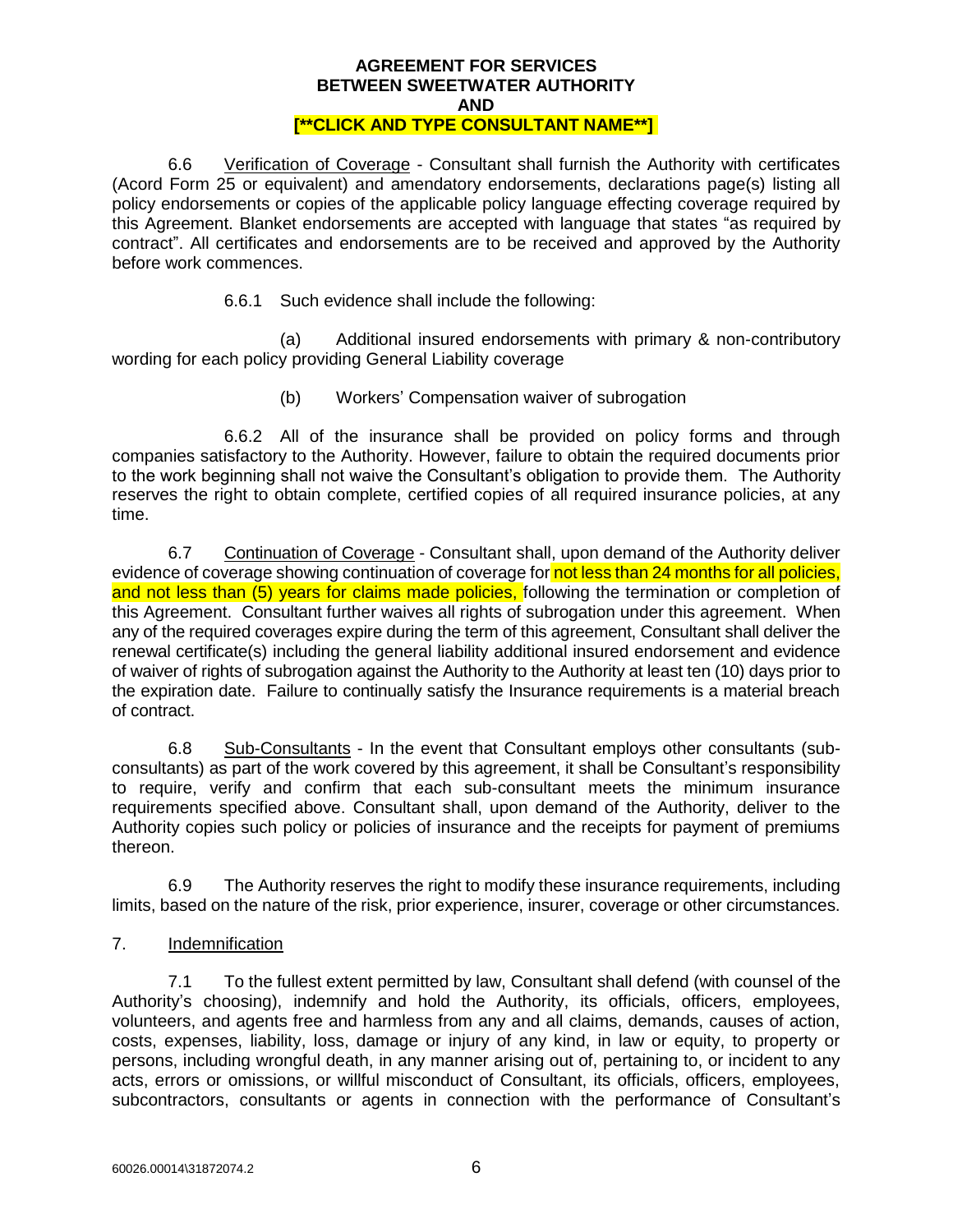Services, the Project or this Agreement, including without limitation the payment of all damages, expert witness fees and attorneys' fees and other related costs and expenses. Consultant's obligation to indemnify shall not be restricted to insurance proceeds, if any, received by Consultant, the Authority, its officials, officers, employees, agents, or volunteers.

7.2 To the extent required by Civil Code section 2782.8, which is fully incorporated herein, Consultant's obligations under the above indemnity shall be limited to claims that arise out of, pertain to, or relate to the negligence, recklessness, or willful misconduct of Consultant, but shall not otherwise be reduced. If Consultant's obligations to defend, indemnify, and/or hold harmless arise out of Consultant's performance as a "design professional" (as that term is defined under Civil Code section 2782.8), then upon Consultant obtaining a final adjudication that liability under a claim is caused by the comparative active negligence or willful misconduct of the Authority, Consultant's obligations shall be reduced in proportion to the established comparative liability of the Authority and shall not exceed Consultant's proportionate percentage of fault.

## 8. Termination or Abandonment

8.1 The Authority has the right to terminate or abandon any portion or all of the work under this Agreement by giving ten (10) calendar days written notice to Consultant. In such event, the Authority shall be immediately given title and possession to all original field notes, drawings and specifications, written reports, and other documents produced or developed for that portion of the work completed, and/or being abandoned. The Authority shall pay Consultant the reasonable value of services rendered for any portion of the work completed prior to termination. If said termination occurs prior to completion of any task for the Project for which a payment request has not been received, the charge for services performed during such task shall be the reasonable value of such services, based on an amount mutually agreed to by the Authority and Consultant of the portion of such task completed but not paid prior to said termination. The Authority shall not be liable for any costs other than the charges or portions thereof, which are specified herein. Consultant shall not be entitled to payment for unperformed services, and shall not be entitled to damages or compensation for termination of work.

8.2 Consultant may terminate its obligation to provide further services under this Agreement upon thirty (30) calendar days' written notice to the Authority only in the event of substantial failure by Authority to perform in accordance with the terms of this Agreement through no fault of Consultant.

## 9. Compliance with All Laws.

9.1 Consultant shall comply with all applicable laws, ordinances, codes, and regulations of the federal, state, and local government.

9.2 Consultant shall assist the Authority in obtaining and maintaining all permits required by federal, state, and local regulatory agencies.

9.3 Consultant is responsible for all costs of clean up and/or removal of hazardous and toxic substances spilled as a result of its services or operations performed under this Agreement.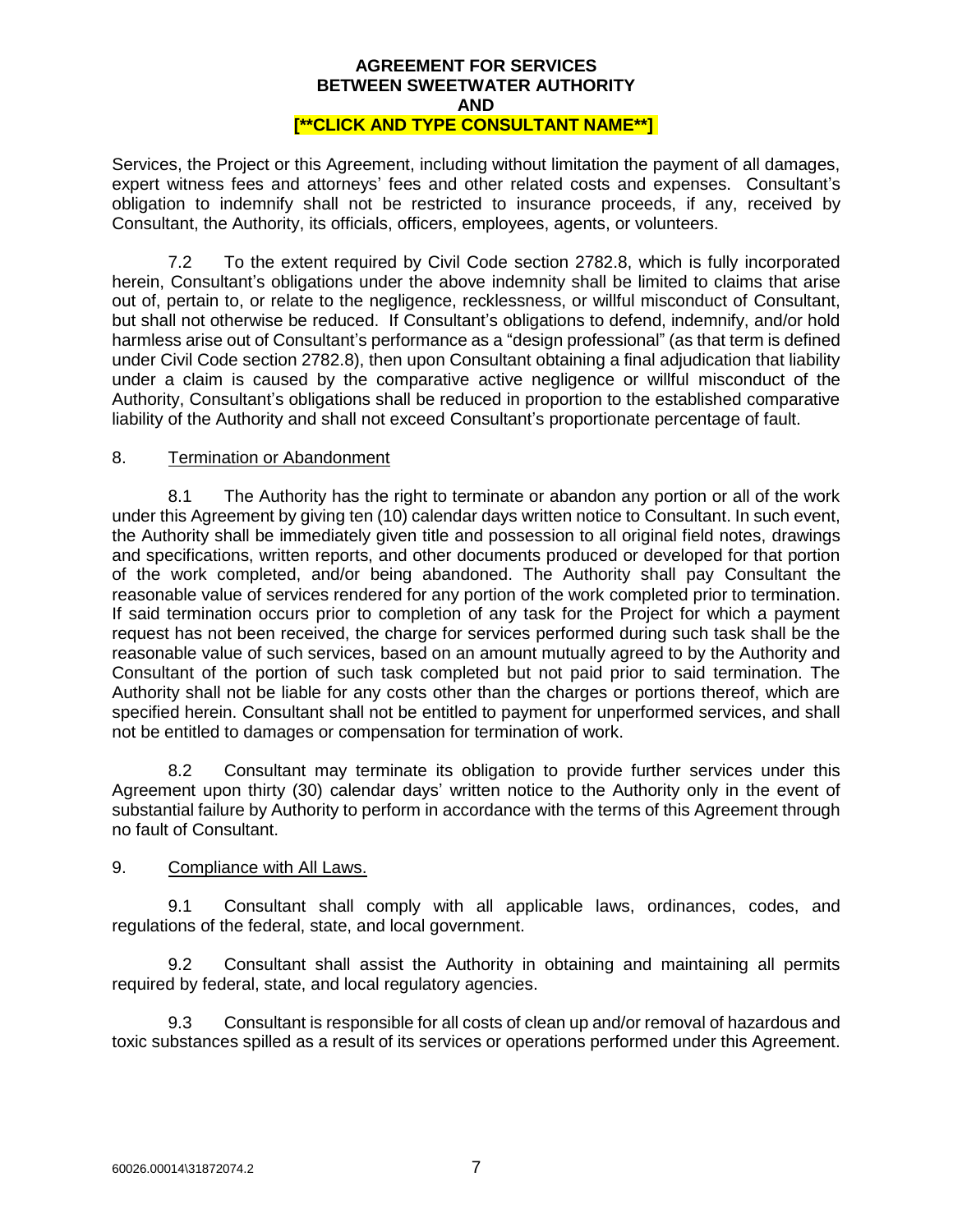### 10. Organization

Consultant shall assign **"[\*\*CLICK & TYPE PM NAME\*\*]"** as the Project Manager. The Project Manager shall not be removed from the Project or reassigned without the prior written consent of the Authority.

### 11. Maintenance of Records

Books, documents, papers, accounting records, and other evidence pertaining to costs incurred shall be maintained by Consultant and made available at all reasonable times during the Agreement period and for four (4) years from the date of final payment under the Agreement for inspection by the Authority.

#### 12. Job Site Responsibility.

If the services covered by this Agreement involve a construction phase of the Project, the Authority agrees that in accordance with generally accepted construction practices, the construction contractor will be required to assume sole and complete responsibility for job site conditions during the course of construction of the Project, including safety of all persons and property, and that this requirement shall be made to apply continuously and not be limited to normal working hours. Consultant shall not have control over or charge of, and shall not be responsible for, construction means, methods, techniques, sequences, or procedures, as these are solely the responsibility of the construction contractor.

#### 13. Assignment and Subconsultants

Consultant shall not assign, sublet, or transfer this Agreement or any rights under or interest in this Agreement without the written consent of the Authority, which may be withheld for any reason. Nothing contained herein shall prevent Consultant from employing independent associates, and subconsultants as Consultant may deem appropriate to assist in the performance of services hereunder.

#### 14. Conflicts of Interest

Identify all existing and past financial relationships (including consulting agreements) between **[\*\*CLICK & TYPE CONSULTANT NAME\*\*]** and members of the Authority's Governing Board, and entities for which said members are employed, or have an interest, both past and present.

#### 15. General Provisions

15.1 Independent Consultant. Consultant is retained as an independent consultant and is not an employee of Authority. No employee or agent of Consultant shall become an employee of the Authority. The work to be performed shall be in accordance with the work described in Exhibit "A," subject to such directions and amendments from the Authority as herein provided.

15.2 Notice. All notices permitted or required under this Contract shall be given at the following address, or at such other address as the parties may provide in writing for this purpose: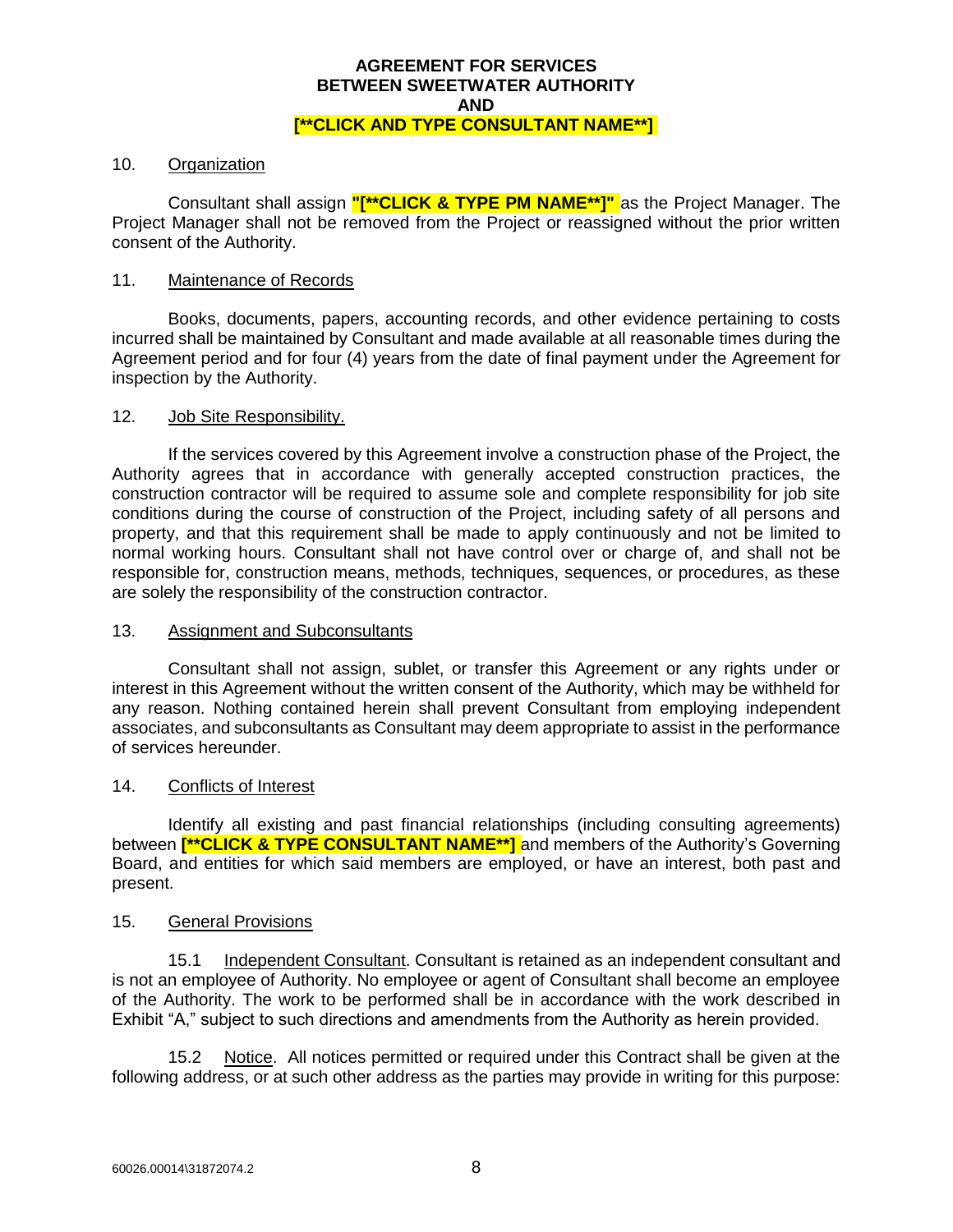Authority: Consultant: SWEETWATER AUTHORITY 505 Garrett Ave Chula Vista, CA 91910

[\*\*CLICK & TYPE ADDRESS\*\*] **[\*\*CLICK & TYPE COMPANY\*\*]** 

## Attn: **[\*\*CLICK & TYPE MANAGER\*\*]** Attn:**[\*\*CLICK & TYPE CONTACT\*\*]**

The parties may designate, in writing, other individuals to whom notice is to be given. Notices shall be deemed to be received upon personal delivery to the addresses above; if sent by overnight delivery, upon delivery as shown by delivery service records; if sent by facsimile, upon receipt as confirmed by the sending facsimile equipment; if by United States Postal Service, five days after deposit in the mail.

15.3 Severability. The unenforceability, invalidity or illegality of any provision(s) of this Agreement shall not render other provisions of this Agreement unenforceable, invalid or illegal.

15.4 Integration. This Agreement represents the entire understanding of the Authority and the Consultant as to those matters contained herein, and supersedes and cancels any prior oral or written understanding, promises, or representations with respect to those matters covered hereunder. This Agreement may not be modified or altered except in writing, signed by both parties hereto. This is an integrated Agreement.

15.5 Survival. All rights and obligations hereunder that by their nature are to continue after any expiration or termination of this Agreement, including, but not limited to, the indemnification obligations, shall survive any such expiration or termination.

15.6 Time is of the Essence. Time shall be of the essence as to all dates and times of performance contained in this Agreement.

15.7 Third Party Rights. Nothing in this Agreement shall be construed to give any rights or benefits to anyone other than the Authority and Consultant.

15.8 Disputes. If any disputes should arise between the Parties concerning the work to be done under this Agreement, the payments to be made, or the manner of accomplishment of the work, Consultant shall nevertheless proceed to perform the work as directed by the Authority pending settlement of the dispute.

15.9 Laws, Venue, and Attorneys' Fees. This Agreement shall be interpreted in accordance with the laws of the State of California. If any action is brought to interpret or enforce any term of this Agreement, the action shall be brought in a state or federal court situated in the County of San Diego, State of California. In the event of any such litigation between the parties, the prevailing party shall be entitled to recover all reasonable costs incurred, including reasonable attorney's fees, as determined by the court.

IN WITNESS WHEREOF, the parties have executed this Agreement as of the date first written above.

**SWEETWATER AUTHORITY [\*\*CLICK & TYPE NAME\*\*]**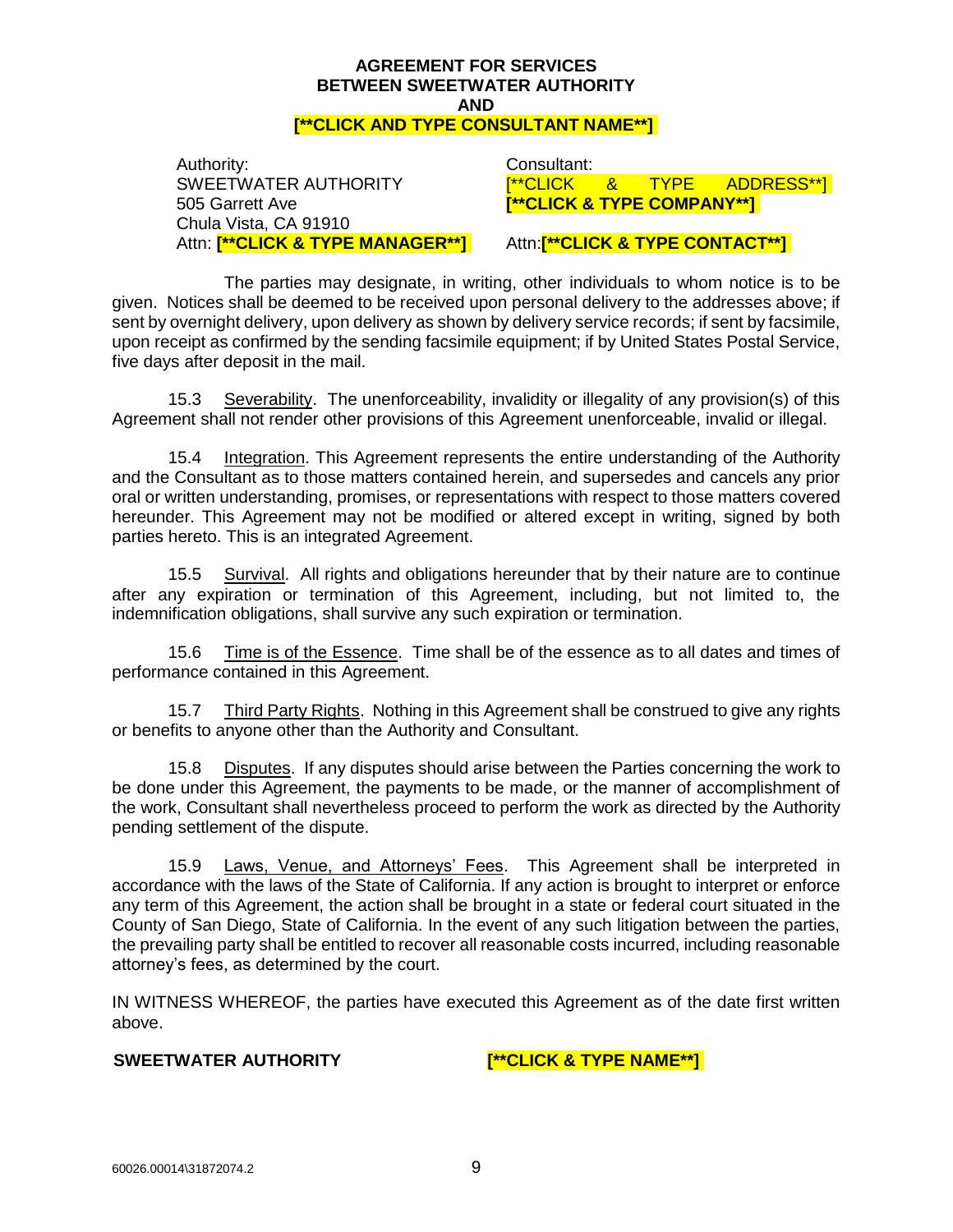| By:    |                       | By:    |                                           |
|--------|-----------------------|--------|-------------------------------------------|
|        |                       |        | (Authorized Representative of Consultant) |
|        | Name: Carlos Quintero |        | Name: [**CLICK & TYPE NAME**]             |
| Title: | General Manager       | Title: | <u>[**CLICK &amp; TYPE TITLE**]</u>       |
| Dated: |                       | Dated: |                                           |

Approved as to form: (only required when contract template is modified)

Paula C. P. de Sousa Legal Counsel SWEETWATER AUTHORITY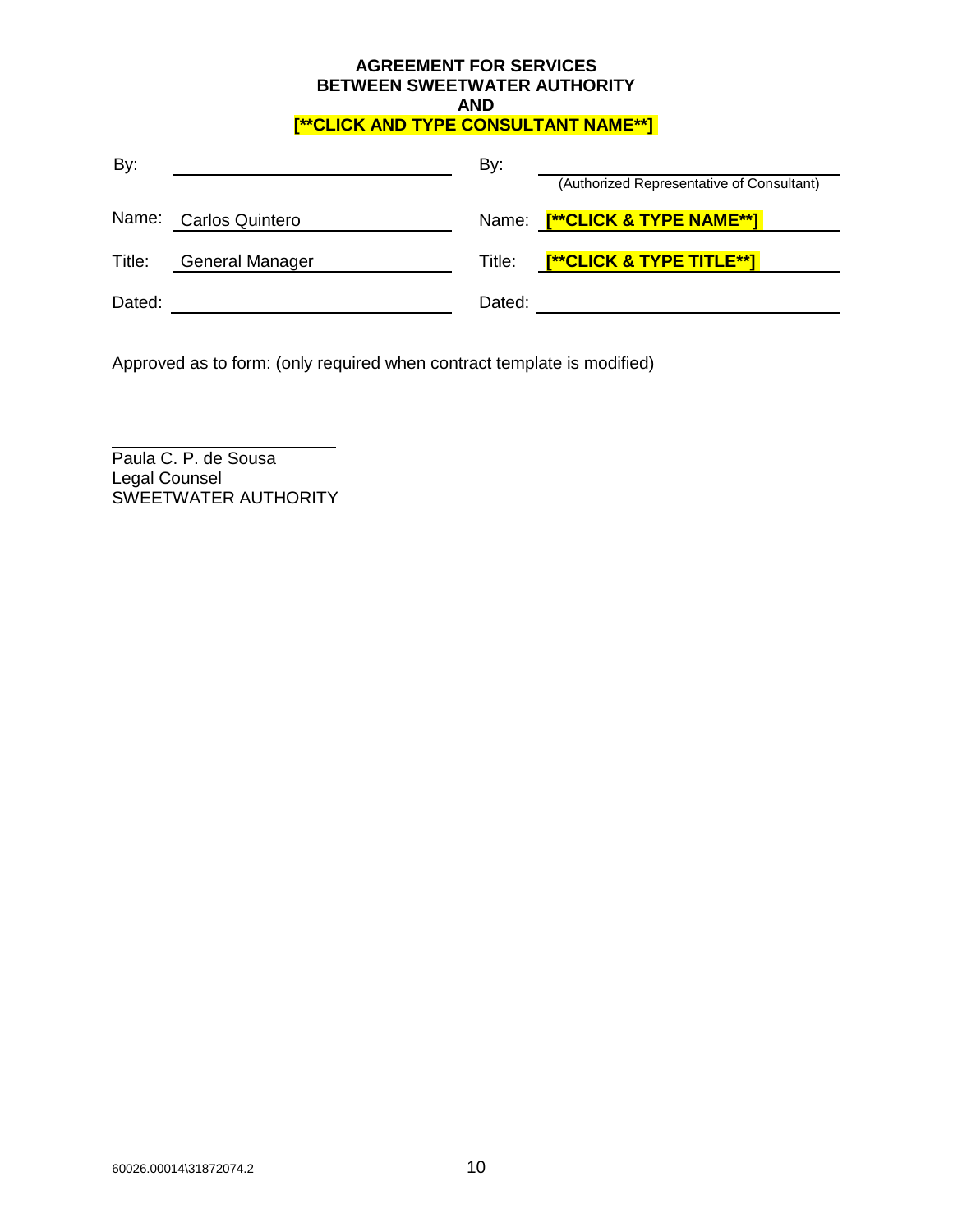**EXHIBIT "A" SCOPE OF WORK**

**[\*\*CLICK & INSERT PROPOSED SCOPE OF WORK\*\*]**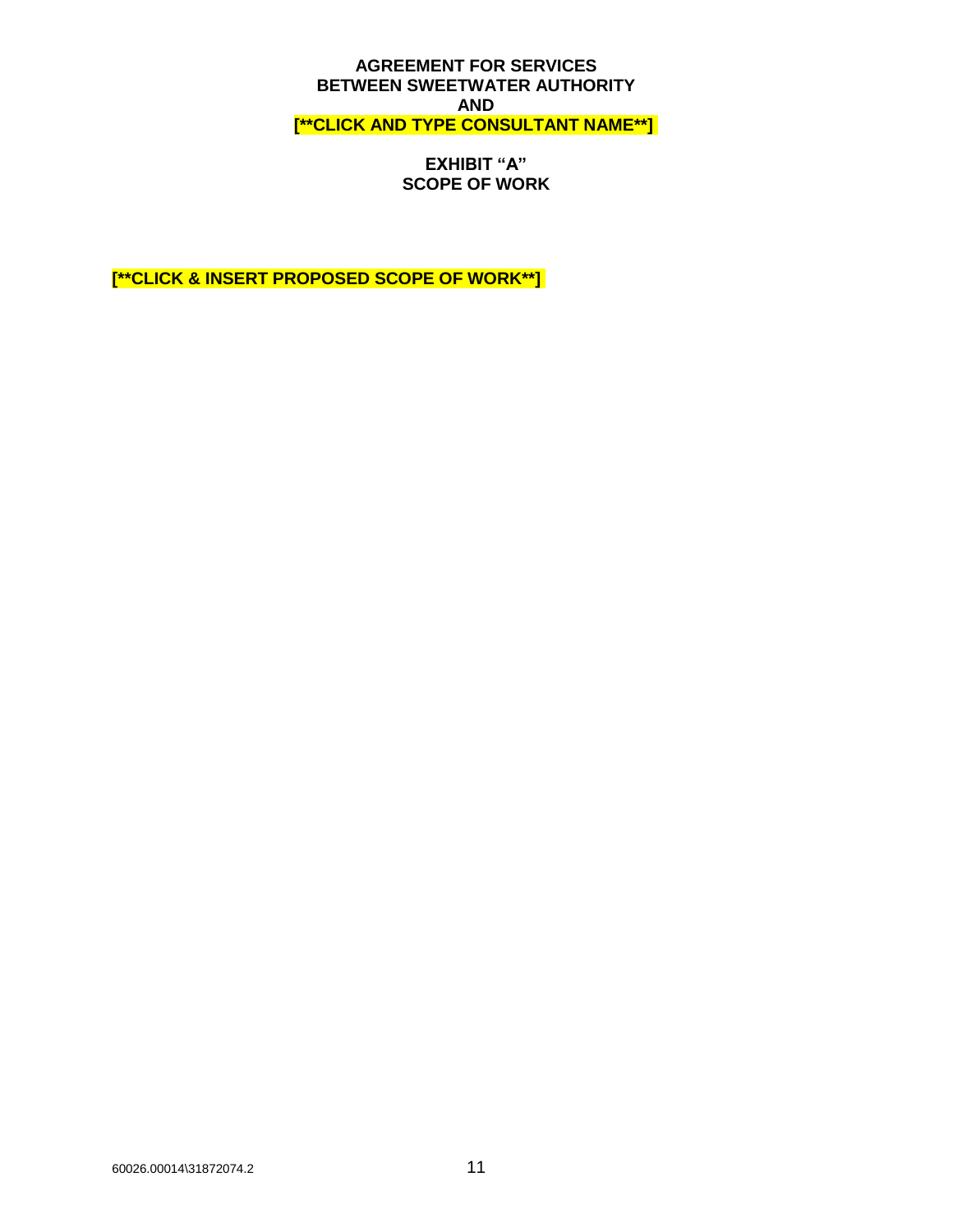**EXHIBIT "B" SCHEDULE OF CHARGES**